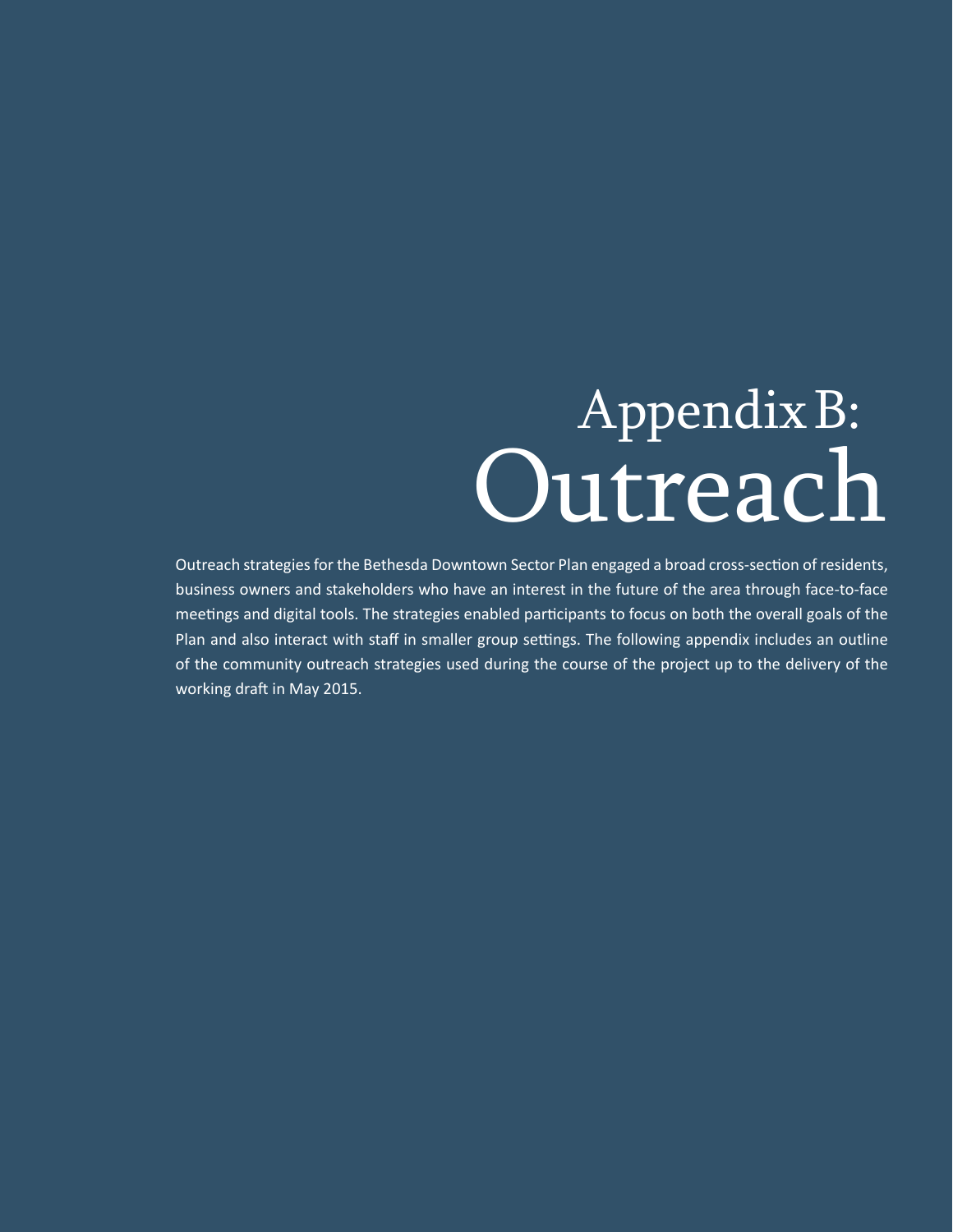Outreach strategies for the Bethesda Downtown Sector Plan engaged a broad cross‐section of residents, business owners and stakeholders who have an interest in the future of the area through face‐to‐face meetings and digital tools. The strategies enabled participants to focus on both the overall goals of the Plan and also interact with staff in smaller group settings.

Digital strategies, including online questionnaires, required expanding e-mail lists for the Plan to encourage the participation of large groups of people who have limited time or capability to attend face‐ to-face meetings. They enabled people to easily participate at any hour of any day, to whatever extent.

In fall 2013, the Bethesda Downtown Sector Plan was launched with a public kick‐off meeting and two smaller drop-in meetings, and then focused on the scope of work at a public forum. Three face-to-face workshops were subsequently held on visioning, neighborhoods and eco districts. The workshops garnered excellent participation from baby boomers, especially those living in surrounding communities outside the Sector Plan boundary. However, attendance at these public meetings was noticeably low on the part of the younger Gen X and Gen Y generations. Demographic information collected at each event confirmed what the planners observed and helped to measure progress.



Staff identified the need to target the engagement of millennials, particularly those residing within the Sector Plan Boundary. Demographics showed that 60 percent of the residents within the boundary are between the ages of 22 and 49 years of age. Planners also monitored other characteristics, such as involvement by residents, people who work within the Sector Plan boundary, people whose children spend time there and real estate professionals.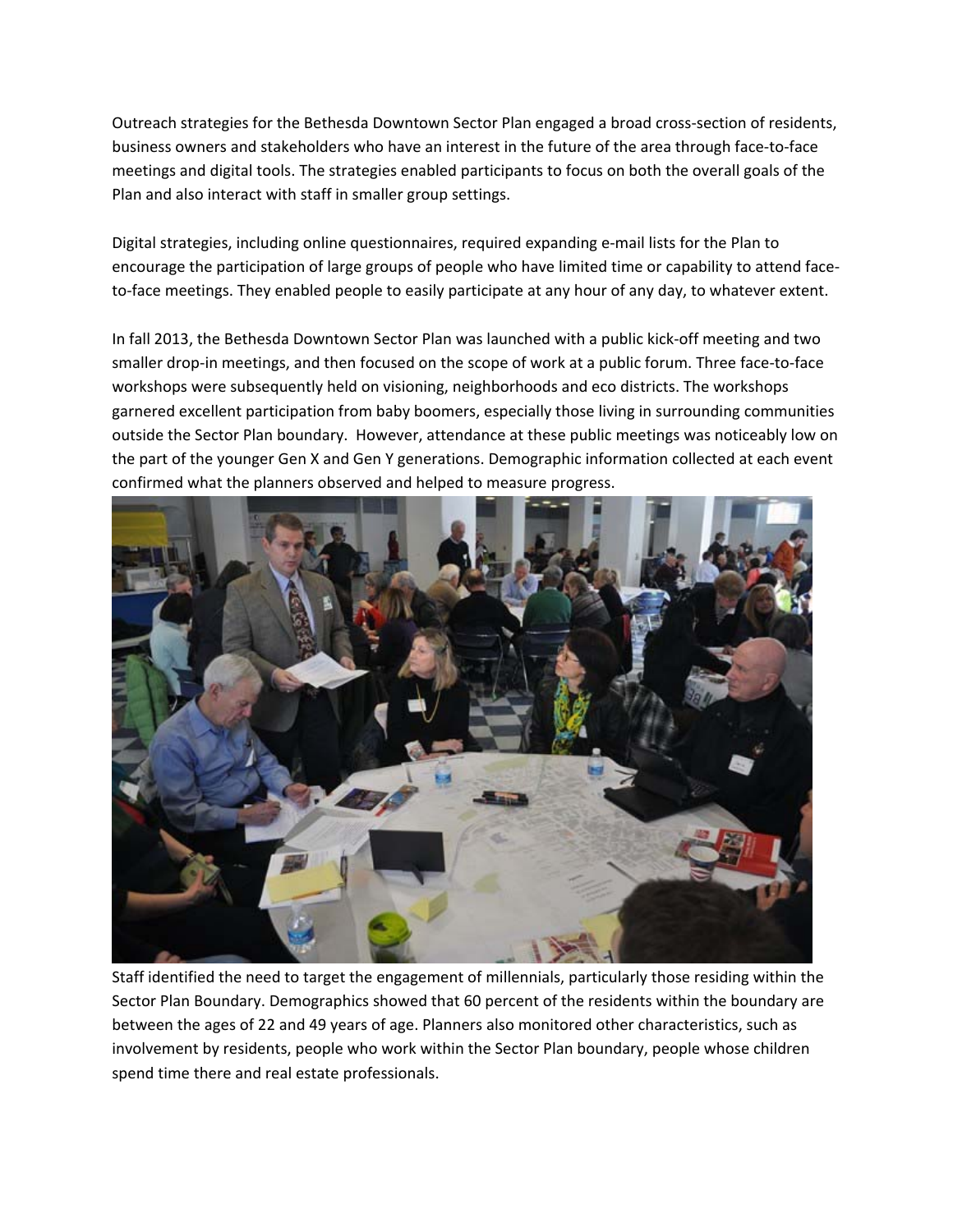# *In‐House Focus Group*

Staff decided to adjust the outreach to achieve better representation of millennials and a focus group with young Bethesda residents was held at the Planning Department to gather ideas. Outreach approaches garnered from other planning departments throughout the country were also considered. Staff contacted community and businesses via the Downtown Bethesda Plan website to help reach millennials and consider hosting events aimed at this group.



# *Digital Media*

An online newsletter and Facebook ads were launched to boost posts to the selected demographic within targeted zip codes. Research indicated social media is popular with the millennial demographic and Twitter was also used to reach a larger segment of this population.

# *Visual Preference Study*

Staff created a visual preference study to advance the conversation with the community and distributed it through a local County Council member's e‐list to reach more residents within the planning area (see results of the visual preference survey on the Bethesda Downtown website at http://www.montgomeryplanning.org/community/bethesda\_downtown/index.shtm).

# *Millennial Outreach*

To engage more millennials in the planning process, staff worked with businesses in Downtown Bethesda to host happy hours at local restaurants and offices. The goal was to engage these younger residents and others who typically do not participate in planning efforts through more informal, conversational events than typical community meetings and presentations. The happy hours allowed participants to meet the planning team, ask questions and discuss planning issues within a casual, social setting.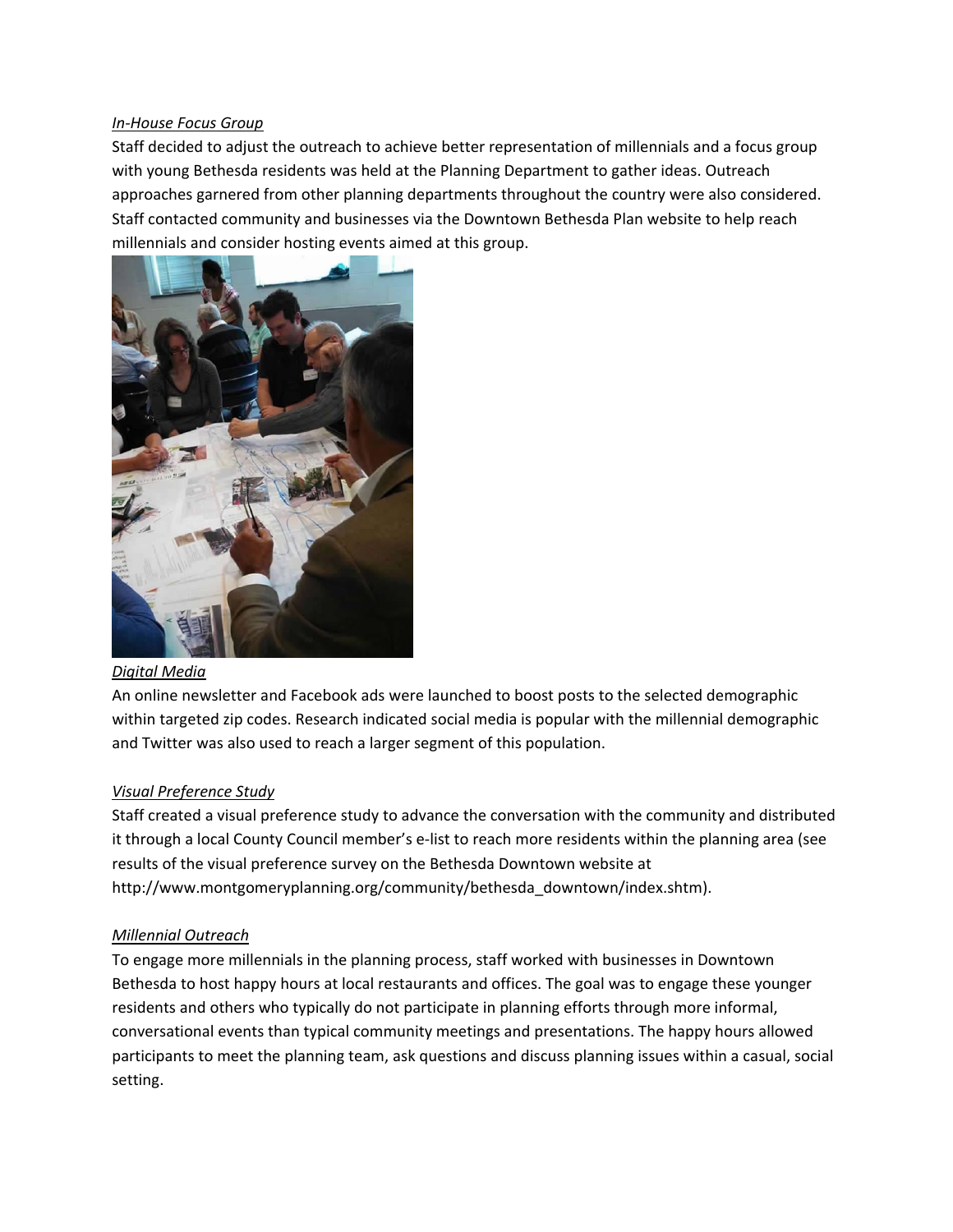The first of the happy hours was hosted in April 2014 by the blog Greater Greater Washington, DC, the DC chapter of the Congress for New Urbanism and Young, Innovative, Professional Planning Superstars (YIPPS). Young Leaders in Affordable Housing hosted the second event in May 2014. The third was hosted in July 2014 by Streetsense with JBG and Clark Construction, and support from Next Execs Group of the Greater Bethesda Chevy Chase Chamber of Commerce. A fourth happy hour was held in January 2015 at SK&I Architects with support from the Potomac Valley chapter of the American Institute of Architects.



In addition, staff conducted outreach at the Bethesda Central Farmers Market on two Sundays during summer 2014 to engage millennials and others in the planning process.

# *Live Online Property Owners Forum and Interactive Map*

The purpose of this forum in October 2014 was to enhance transparency of the planning process and provide the opportunity for property owners to share information and ideas, and collaborate with the community regarding their properties. The most significant outcome of the live online forum was related to the major civic spaces shown in the Concept Framework Plan, focusing on the ideas proposed for the central plaza at the Bethesda Metro Station.